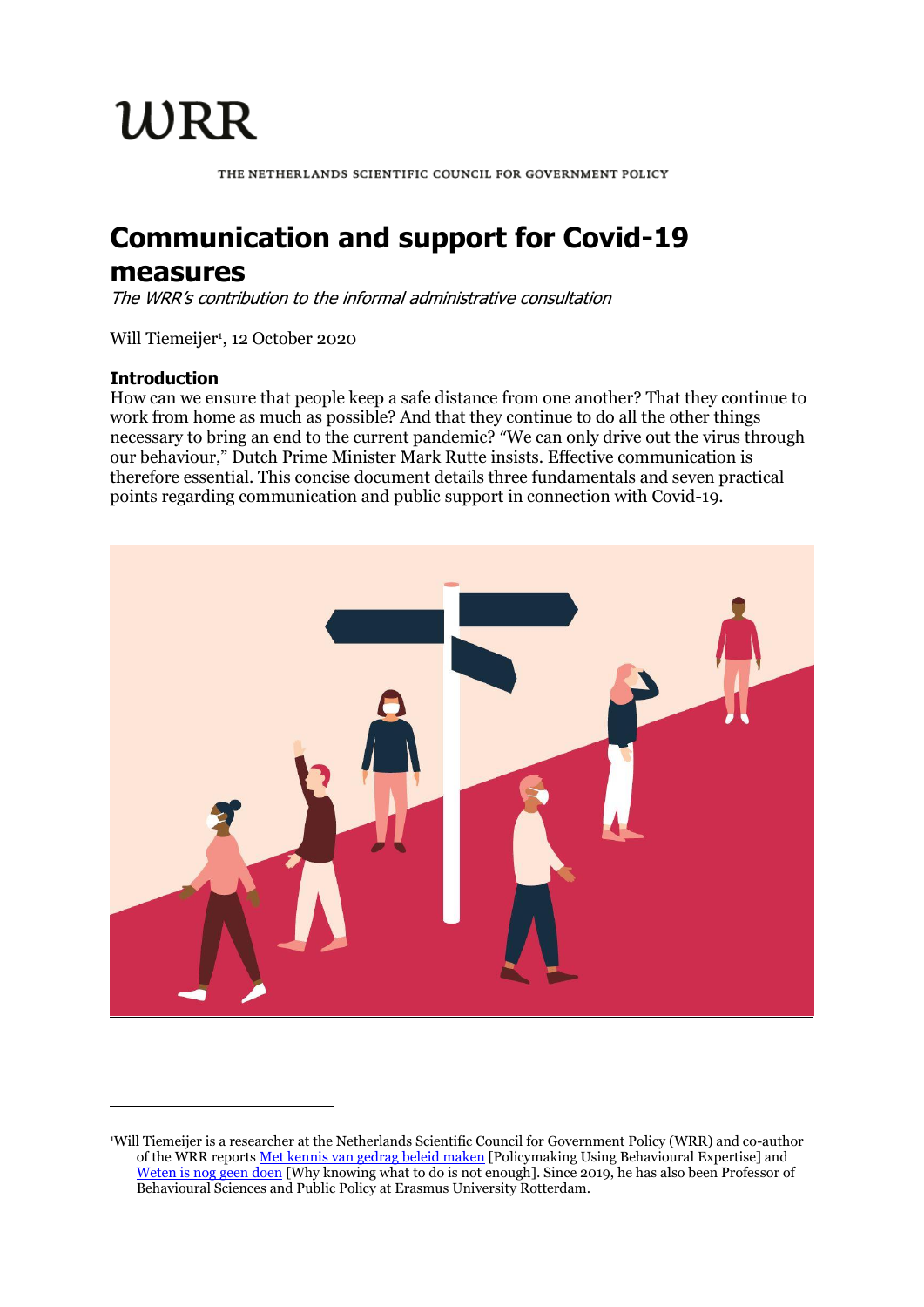### **Three fundamentals**

#### **1. Legitimacy: be truthful, fair and reasonable**

The fight against the virus is a collective undertaking that can only succeed if people can actually see and experience that the values they consider to be important also form the guiding principles of this project. Only then can there be a real and lasting commitment.

What are those values? We propose taking the following model as our basis:

- *Truthfulness*. Communication should at all times be characterized by truthfulness: information should be given as honestly as possible, to the best of one's knowledge, explicitly stating the factors taken into account, and openly acknowledging what we do and do not know;
- *Fairness.* People are willing to cooperate to a great extent, as long as they feel they are being treated fairly. That means at least two things:
	- o a fair process: when decisions are taken, all parties concerned (or their representatives) must be heard and must be given a genuine opportunity to express their interests and wishes;
	- o a fair outcome: the benefits and the burdens of the situation must be distributed fairly and according to people's ability to contribute; no one should be given a free ride, everyone should be expected to do their bit.
- *Reasonableness*. Take strict action against major transgressions and malicious intent, but be flexible about minor transgressions and innocent oversights. Be seen to enforce the rules consistently, but do so fairly and realistically.

The importance of acting consistently in accordance with these values cannot be overestimated. People are highly sensitive to anomalies in this area, and can react with deep indignation if these values are violated (and may well opt out as a result). It is therefore essential for the government to always examine its words and deeds in relation to these values.

### **2. Effectiveness: be clear and unambiguous**

People want and need to know where they stand. If the rules are not clear and unambiguous, or if they differ per region or domain, people soon become confused and start making their own rules. That is why – against the grain of Dutch governmental tendencies – communication and core messages should remain under central control. The central message must also encompass a clear perspective on possible future steps and scenarios, so that everyone can anticipate and plan as much as possible for what is to come.

### **3. Organization: give behavioural science a permanent place**

Given the overriding importance of behaviour, experts in communication and behaviour must be given a *permanent place* at the table in *all* advisory and decision-making bodies, *right up to the highest echelons*.

### **Seven points for a practical approach**

#### **1. Know your target group**

Every successful strategy starts with a thorough knowledge of the target group: what do they know, what is their attitude and how do they behave? Why do they behave the way they do? Why do they often find it difficult to keep a safe distance? Why do they wash their hands in one situation and not in another? Make the best possible use of existing quantitative and qualitative research, and supplement it with customized research where necessary.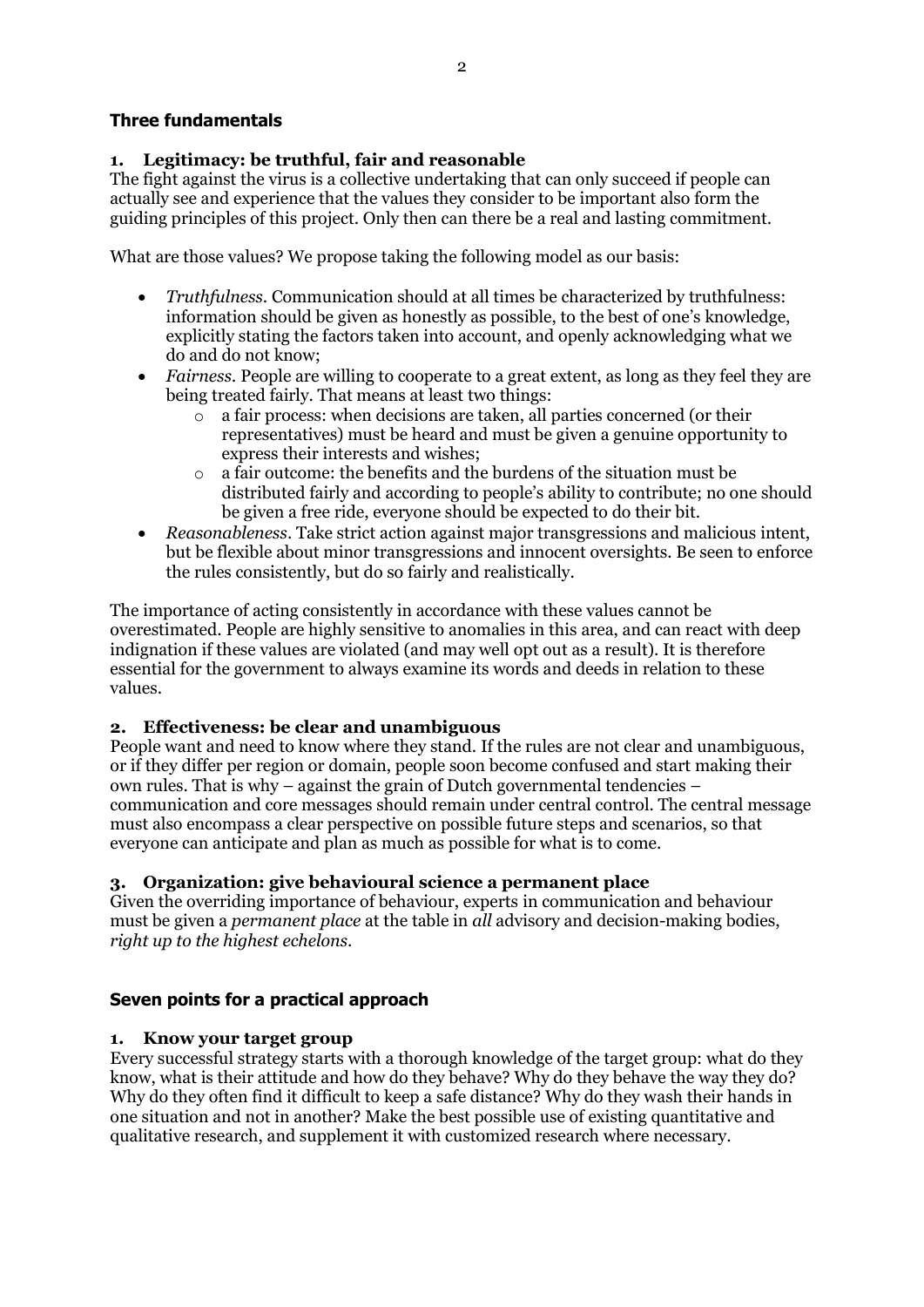#### **2. Don't underestimate support**

At the time of writing, the view that support for measures to combat Covid-19 is declining has become commonplace in public discourse and the media. Yet although confidence in the Dutch government's approach has indeed declined, there is still widespread support for the behavioural measures *themselves*. And since the summer, there appears to have been a resurgence in this support.

#### **Changes in support** Full support / support ; Measurements 1 to 6 100 90 bercentage  $80$ 70 60 50 17 - 24 April 7 - 12 May 27 May - 1 June 17 - 21 June 8 - 12 July 19 - 23 Aug - Wash hands for 20 seconds Avoid shaking hands - Use paper tissues - Stay at home if you have a cold - Maintain a distance of 1.5 metres - Avoid crowds - Work from home as much as possible - Wear a non-medical face mask - Cough/sneeze into your elbow - Avoid peak times on public transport Test for COVID-19 if you have - Stay at home if members of your household have symptoms cold-like symptoms

#### *Source: [RIVM](https://www.rivm.nl/gedragsonderzoek/maatregelen-welbevinden/draagvlak)*

The question is therefore not so much how to increase support for behavioural measures, but how to ensure that the existing support actually *translates* into the desired behaviour.

### **3. Avoid explanation overkill**

When people  $\bar{d}$  not behave the way you want them to, there is often a tendency to explain and explain again. However, it's a tendency that should be avoided in cases like these. When people do not always act in accordance with the rules, in most cases it is not because they do not know or understand them, but because other factors are in play. Perhaps compliance is not always easy or possible, or their attention has waned, or other interests have gained in importance. *The essential thing, therefore, is to tackle those causes*. Simply repeating the rules is ineffective and may even cause irritation.

#### **4. Focus on a broad spectrum of motivations**

People differ in their motives and motivations. Some are strongly driven by future rewards, others by incentives in the here and now. Some are strongly motivated by being personally rewarded for their behaviour, while for others the important thing is how their behaviour affects others. In addition, people differ as to what type of communication they are most likely to respond to.

That's why it makes sense to opt for a 'broad spectrum' approach: address all these different motives, not just through words and data, but also with images and stories. Show concrete effects of behaviour with which people can identify, featuring both 'short-term' motivators